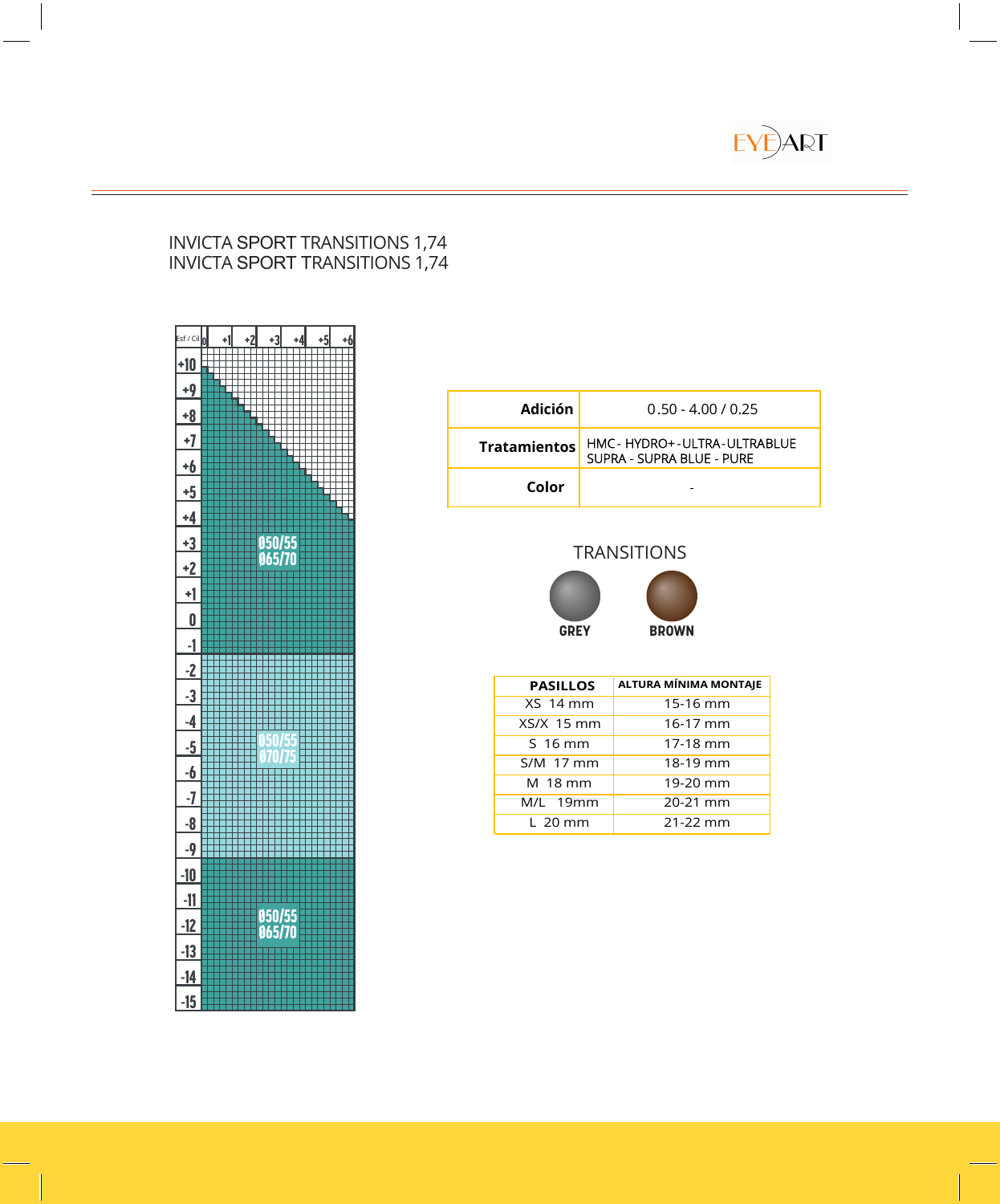

### INVICTA SPORT TRANSITIONS XTRACTIVE & TRANSITIONS 1,67 INVICTA SPORT TRANSITIONS XTRACTIVE & TRANSITIONS 1,67



| Adición             | $0.50 - 4.00 / 0.25$                                    |
|---------------------|---------------------------------------------------------|
| <b>Tratamientos</b> | HMC-HYDRO+-ULTRA-ULTRABLUE<br>SUPRA - SUPRA BLUE - PURE |
| Color               |                                                         |

# TRANSITIONS XTRACTIVE



| <b>PASILLOS</b> | ALTURA MÍNIMA MONTAJE |
|-----------------|-----------------------|
| XS 14 mm        | 15-16 mm              |
| $XS/X$ 15 mm    | $16-17$ mm            |
| S 16 mm         | 17-18 mm              |
| S/M 17 mm       | 18-19 mm              |
| M 18 mm         | 19-20 mm              |
| M/L 19mm        | 20-21 mm              |
| L 20 mm         | $21 - 22$ mm          |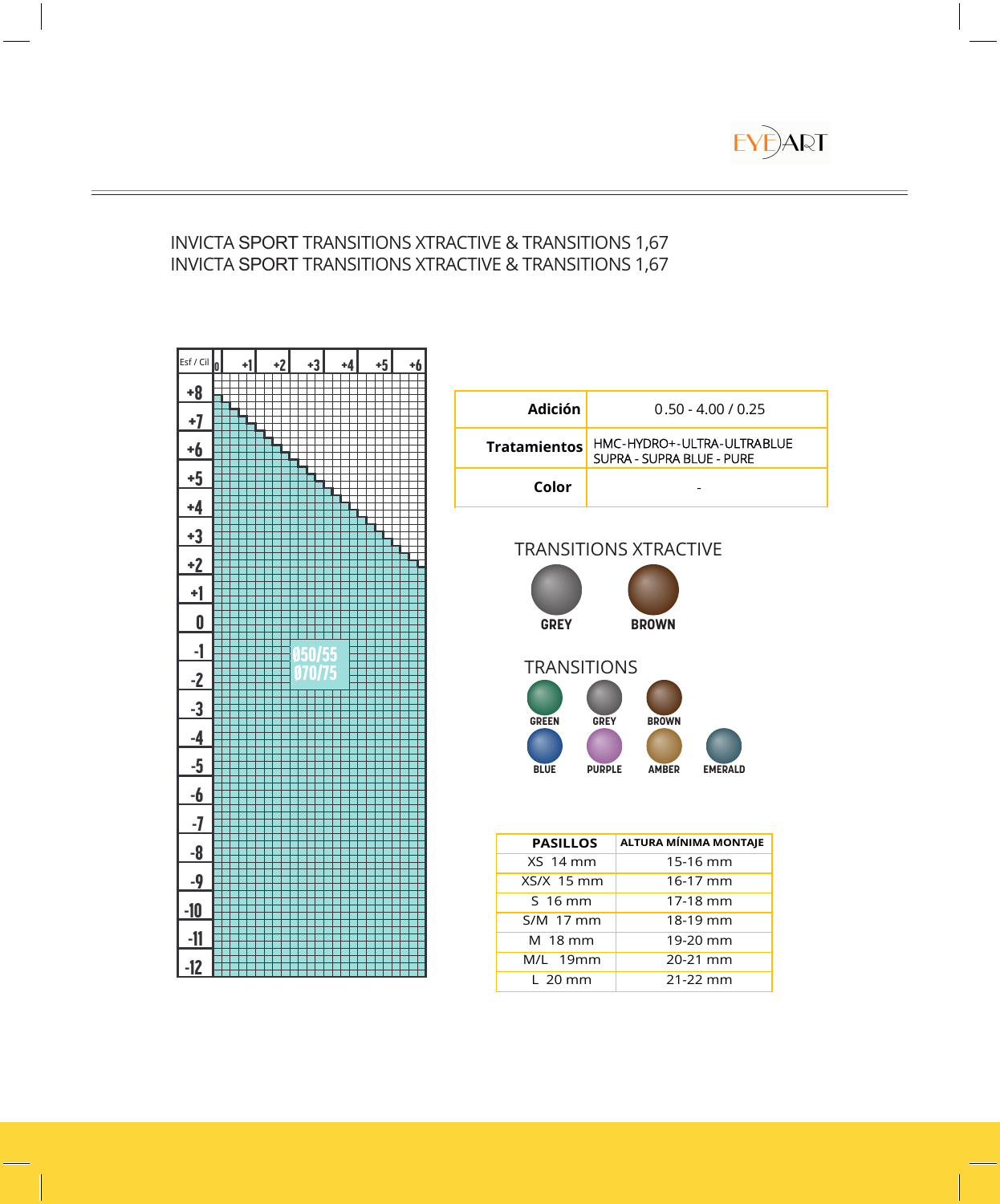

### INVICTA SPORT TRANSITIONS XTRACTIVE & TRANSITIONS 1,6 INVICTA DRIVE TRANSITIONS XTRACTIVE & TRANSITIONS 1,6